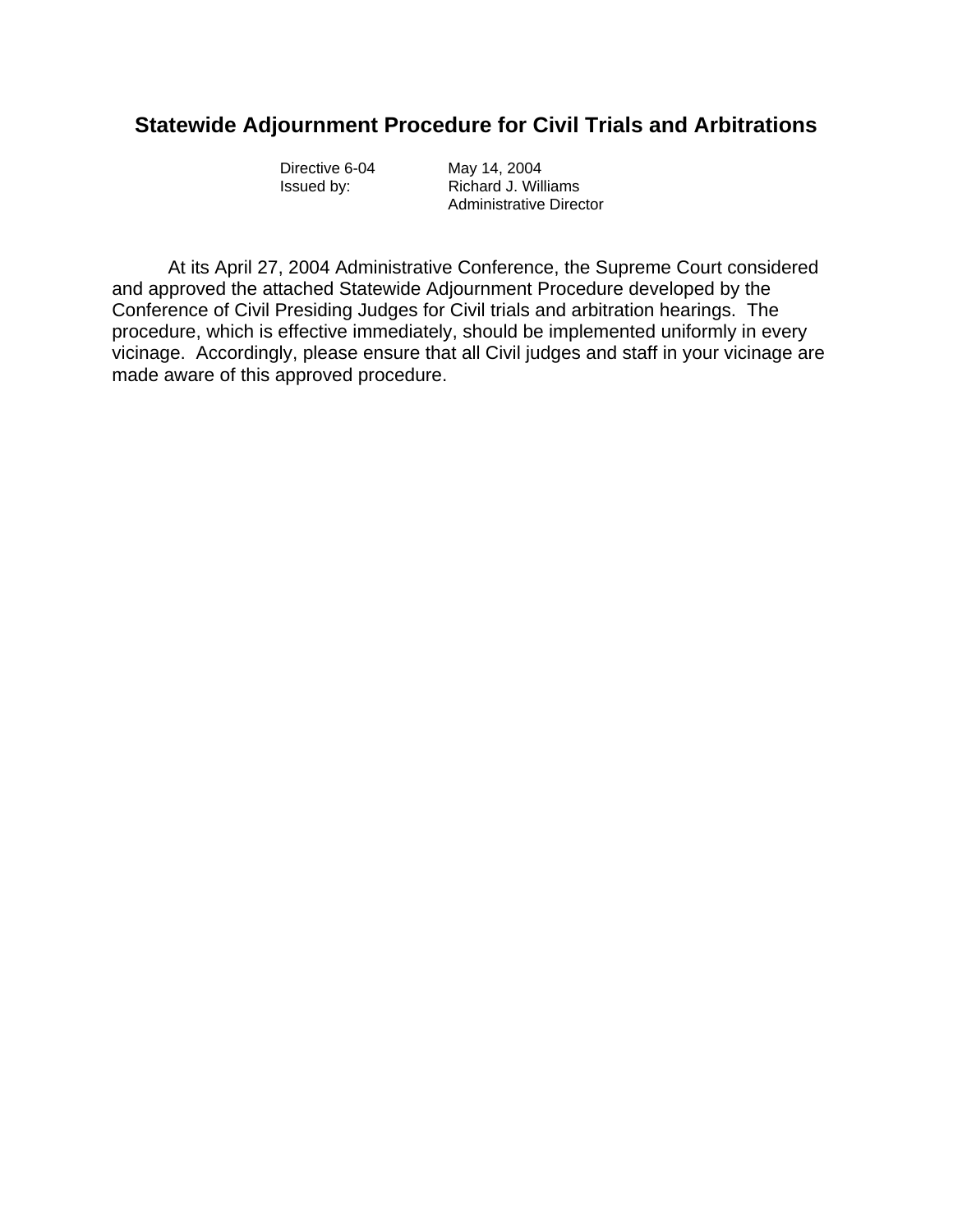## **STATEWIDE ADJOURNMENT PROCEDURE FOR CIVIL TRIALS AND ARBITRATIONS**

[AS APPROVED BY THE SUPREME COURT AND PROMULGATED BY DIRECTIVE #6-04]

- 1. All requests to adjourn a civil trial or an arbitration are governed by *Rule* 4:36- 3(b).
- 2. A good faith effort shall be made to discuss any request for an adjournment with all other parties before the request is presented to the court.
- 3. All adjournment requests must be made in writing, submitted to the Civil Division Manager. Faxed submissions are acceptable. Telephone requests will not be accepted absent exceptional circumstances. Requests must be copied to all other parties.
- 4. Any request for an adjournment must be presented as soon as the need for an adjournment is known. Absent exceptional circumstances, the request must be presented no later than the close of business on the Wednesday preceding the Monday of the week the matter is scheduled for trial or arbitration.
- 5. The written request must indicate the reason or reasons the adjournment has been requested, and whether the other parties have consented to the proposed adjournment. The written request should also include a new proposed date for trial or arbitration, consented to by all parties. If consent cannot be obtained, the court will determine the matter by conference call with all parties.
- 6. If the adjournment request is based upon a conflict with another court proceeding, the party requesting the adjournment must indicate whether he or she is designated trial counsel and supply the name of the other matter, the court and county in which it is pending, and the docket number assigned to the matter.
- 7. No adjournments will be granted to accommodate dispositive motions returnable on or after the scheduled trial date.
- 8. A matter should not be considered adjourned until court staff has confirmed that the request for an adjournment has been granted. Timely response will be given to